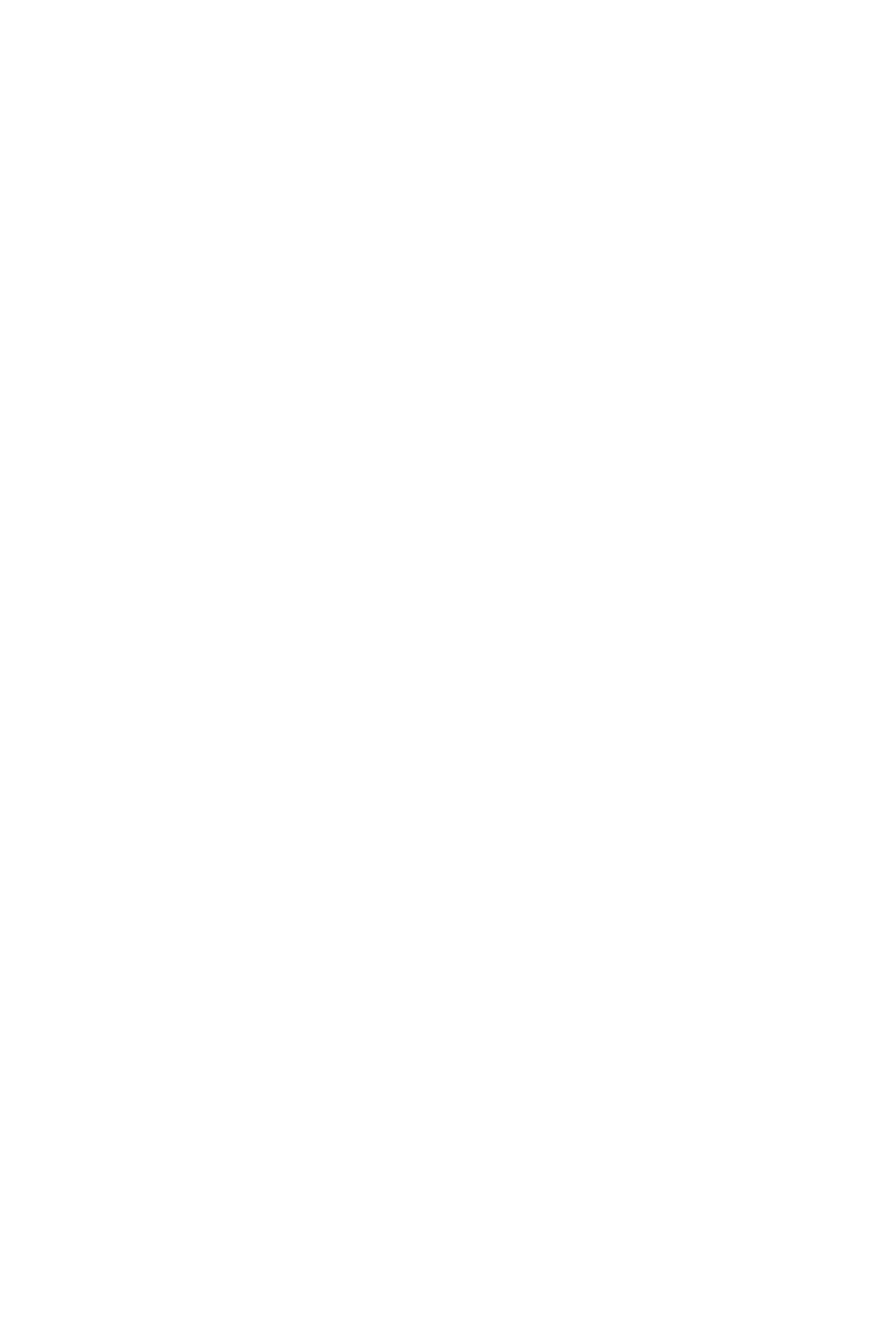

### Me and My Numb Spots

One pill makes you larger, and one pill makes you small; and the ones that mother gives you don't do anything at all. —Grace Slick

In the second contract of the second contract of the second contract of the second contract of the second contract of the second contract of the second contract of the second contract of the second contract of the second c have numb spots in my brain. I'm always surprised when they take an active role in my life, being numb spots and all. Sometimes when something very dramatic happens, I don't feel things—mentally, physically, or emotionally. Of course, at other times you might find me weeping while watching puppies or a brilliant sunset.

Over the years, I've done a lot of research, learning and observing, and have integrated the best of it into this book to serve as an entry point for those looking for a way to move forward. I love knowing that my résumé, the work I do, my education, my financial circumstances, and my previous experiences do not define me. Nor do the roles I play in this world or any of those questionable choices I've made over the years (although many of those choices, as it turns out, make darn good stories!).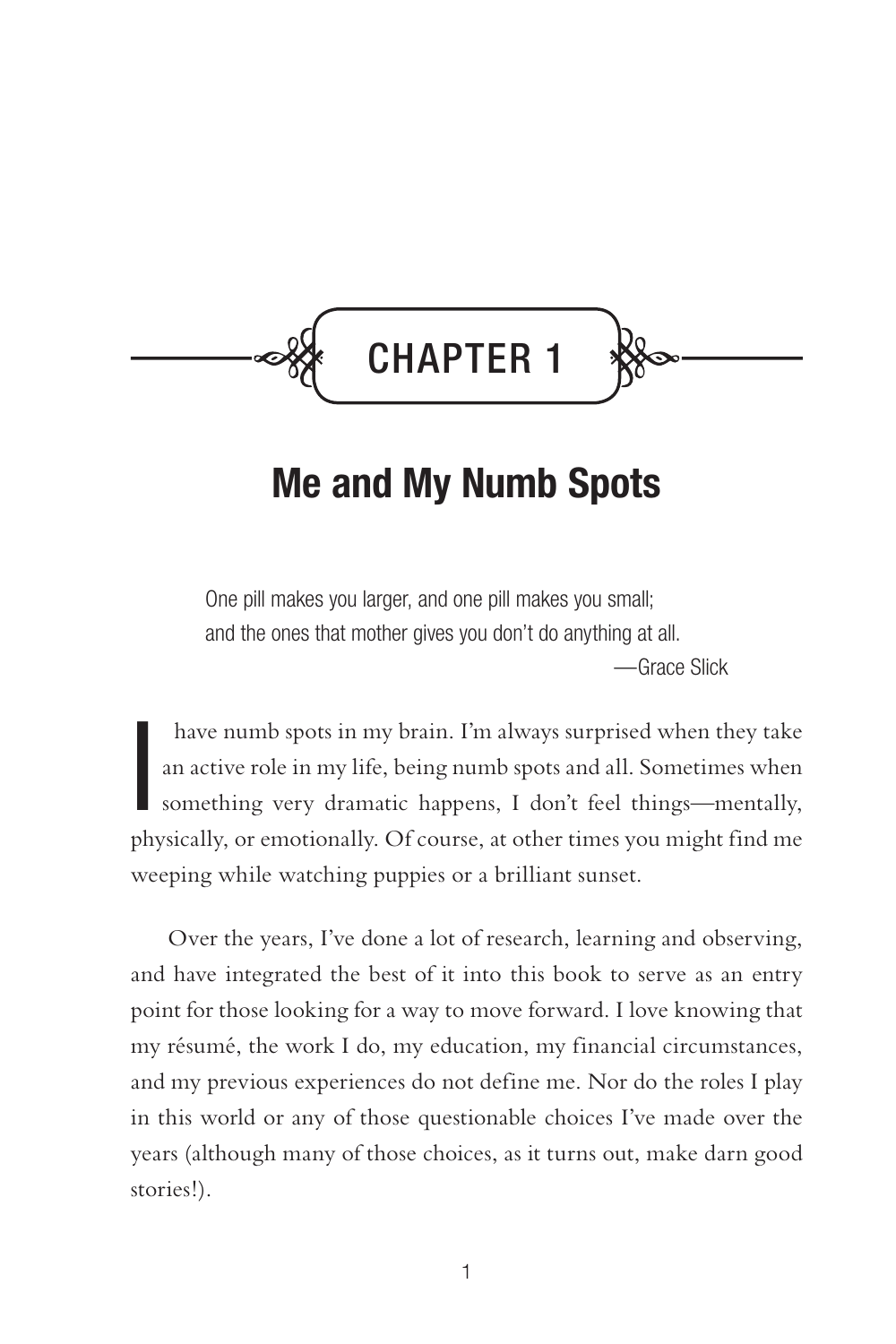#### Dee G. Suberla

My questionable choices serve as great examples of how a person can transcend his or her circumstances and ignite his or her own power to live a life filled with wonder, beauty, and passion. For me, it's all about learning and moving forward—just moving forward in love and joy. When I discovered my purpose, I was so grateful that I could live the life that I wanted to live but felt disconnected from the possibility of it happening. And then I discovered my power, and quite honestly, it turns out we do have superpowers!

Hello, I'm Dee Suberla. I help people figure out what they really want in their lives, and then I help them get out of their own way so it can happen!

I believe we are all aspects of the same thing, lovely facets of a single jewel, separate waves on the ocean, clusters of particles in the same universal soup. I believe that because inside the real me and the real you—at our very cores—are those tiny specks that God blessed us with; some call them souls or spirits. Everything in the universe is connected—yes, including my numb spots.

This took me a while to learn or, more truthfully, to believe. Now I know that I'm here to engage life through the passions that drive me. Part of all this, in my case, is that I have numb spots due to the fact that I need them; they help me in my work, and I believe I access them during times when objectivity is required. Turns out they're quite useful.

So how does one go about developing numb spots? I think there must be a million ways. I believe that my original numb spots were there when I was born. I can remember occasionally spacing out at a very young age. The earliest memory of this was the time I forgot to put my hand down after a vote was over. Some of the parents in our neighborhood were creating a new club for girls my age. They asked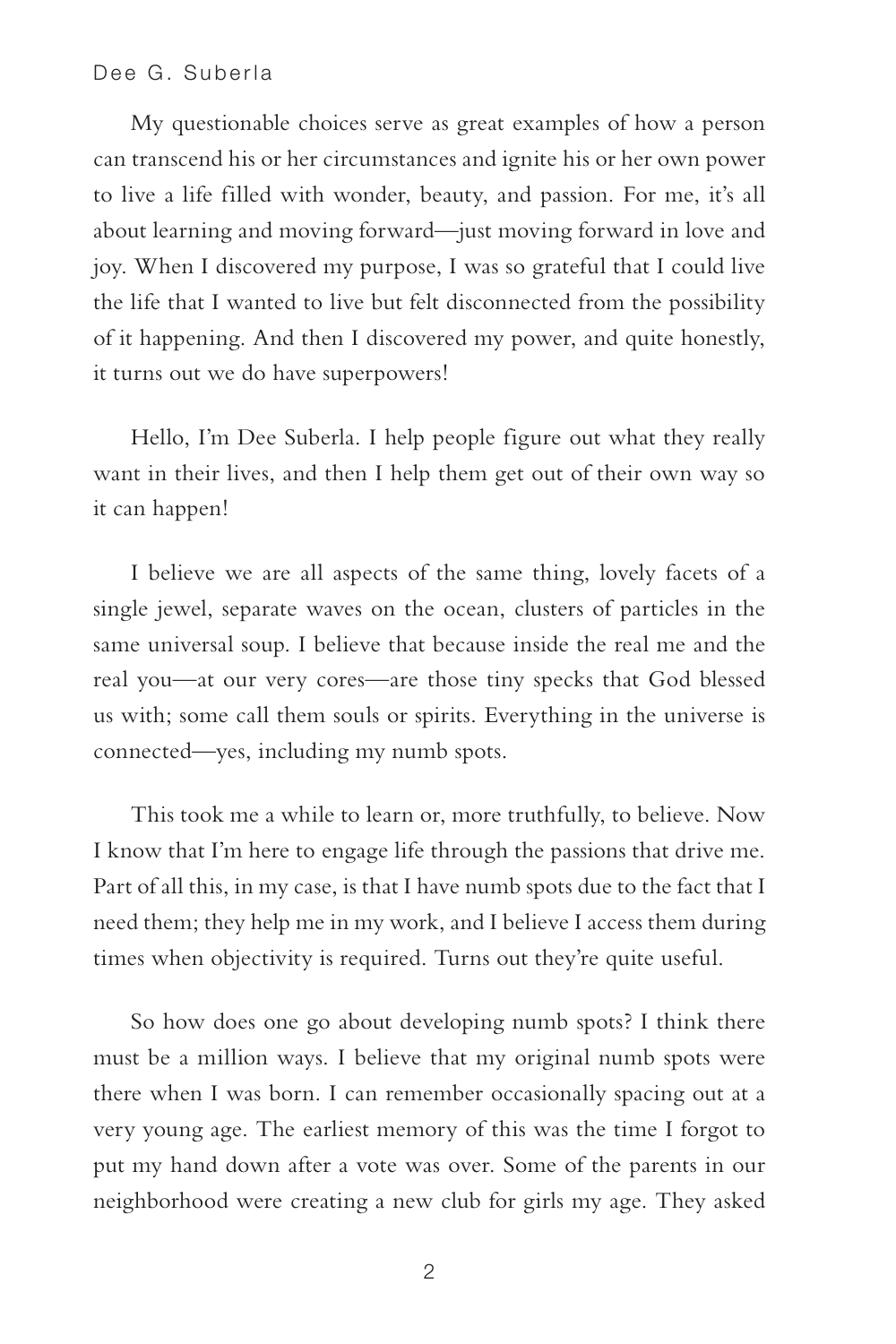for suggestions, and I suggested the name Us Guys. The lady in charge suggested we change it to Us Gals. By a show of hands, we voted and agreed. The name Us Gals won hands down—well, one hand was still up. I was talking to my girlfriend well after the vote was over, with that darn hand stuck up in the air like some sort of spaced-out flagpole.

"Put your hand down," my friend Toni whispered. For a second there, I looked up at it completely confused. *What the heck?* As I slid my hand down to my lap, I wondered how someone could forget something like that and became extremely concerned. I immediately imagined that all those nightmares about forgetting to get dressed before school could really come true.

The numb spots, which are actually ischemic scar tissue, are located around the base of my brain and my amygdala. The doctor suggested that as a cave woman, I would have had a short life because the scar tissue would have messed with my "fight, flight, or freeze" responses—key instincts that would have signaled the presence of a gigantic dinosaur and triggered flight.

I started smoking cigarettes in eighth grade, about a pack a week. As time went on, I discovered the joy of altered states. By sophomore year in high school, I discovered the magical properties of marijuana, white cross, and psilocybin. After graduation, I fell in love with prescription barbiturates and diet pills, and for a while, I continued my experimentation. I occasionally became one gigantic numb spot. I think I may have seen a dinosaur or two and tried to carry on a conversation literally incapable of running at some points.

My guess is that the numb spots I was born with must have been filled with lost memories of the sense my parents knocked into me. And realistically, I probably created a few more with "experimentation." I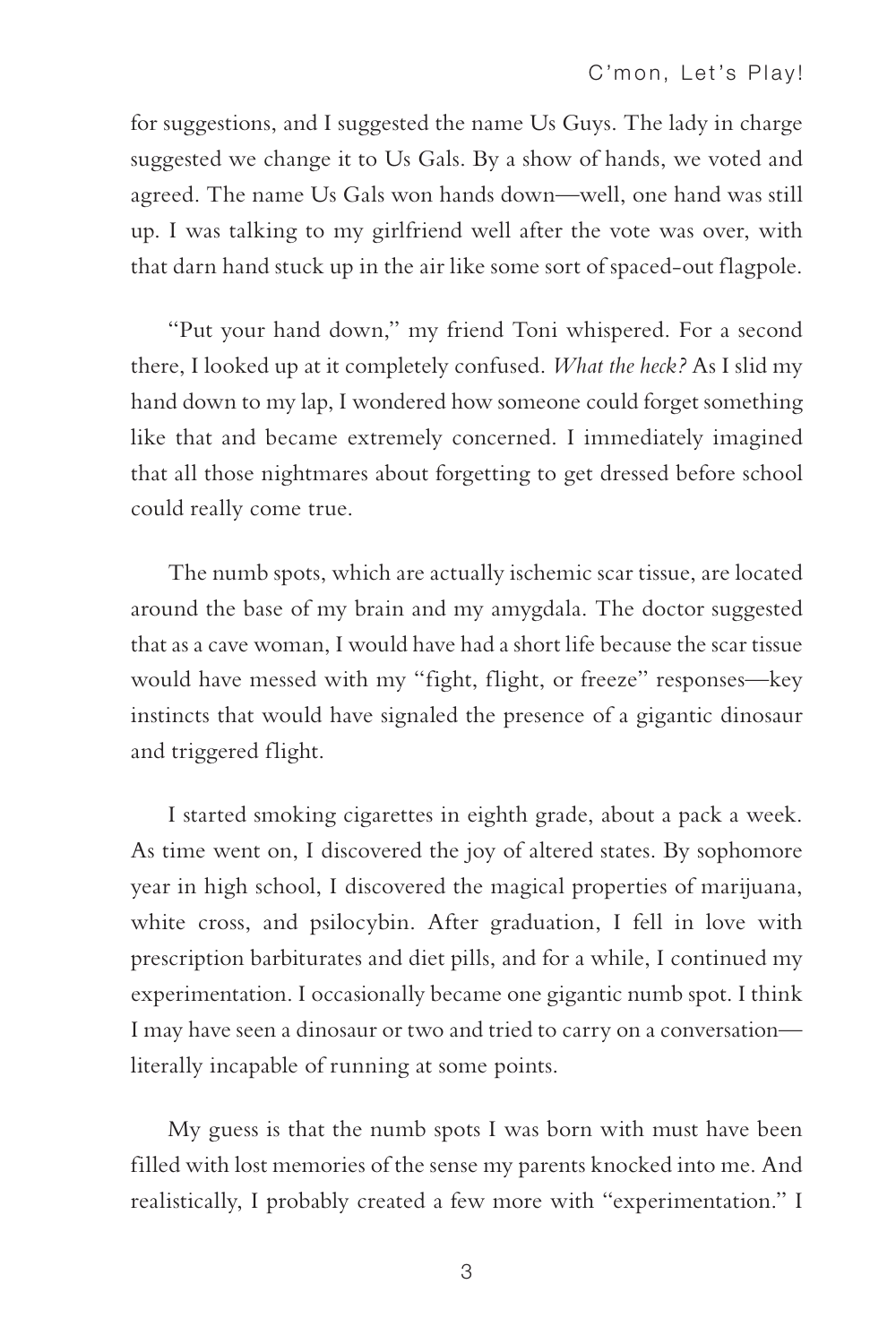#### Dee G. Suberla

am grateful to be here to tell this story. Many of my classmates didn't make it. Ah, the seventies. I am truly a survivor!

I was the baby of the family. Mom and Dad had five children. They had the first three, and when the youngest was around twelve, my mother prepared to go to work as a Welcome Wagon lady. She had lovely black-and-white photos taken that I found decades later. She never got to experience the Welcome Wagon lady job because she got pregnant. My sister Suzie was born, and my parents immediately decided to have another baby so Suzie had a playmate. Yep, that's right. That was me; I was born to play. In retrospect, I might have pushed the envelope a bit on that one.

My amazing parents never had a chance with me, partially because they were the same age as my friends' grandparents. There was a brief period of time when they thought that I might be losing my mind and considered sending me away, but instead we went to a craft store, and they bought me a tiger-striped rug craft project. They even let me pick out different colors—my favorites, red and black. But what was really going on was that I had discovered a few things about becoming a hippie at thirteen, and my parents never imagined that I was turning into an addict. They thought that my ability to sit and stare at a wall for so long was an indication of extreme boredom hovering on madness. I was just stoned.

I usually refused to take aspirin or any over-the-counter pill that Mom offered when I wasn't feeling well, primarily because it seemed pointless; there was absolutely no recreational value. Mom was certain that I just didn't like to take pills of any kind, unlike so many of those wild kids she heard about on the nightly news.

My parents let us taste the liquor they kept in the liquor cabinet and told us if we ever wanted to drink that we should do it at home. It all